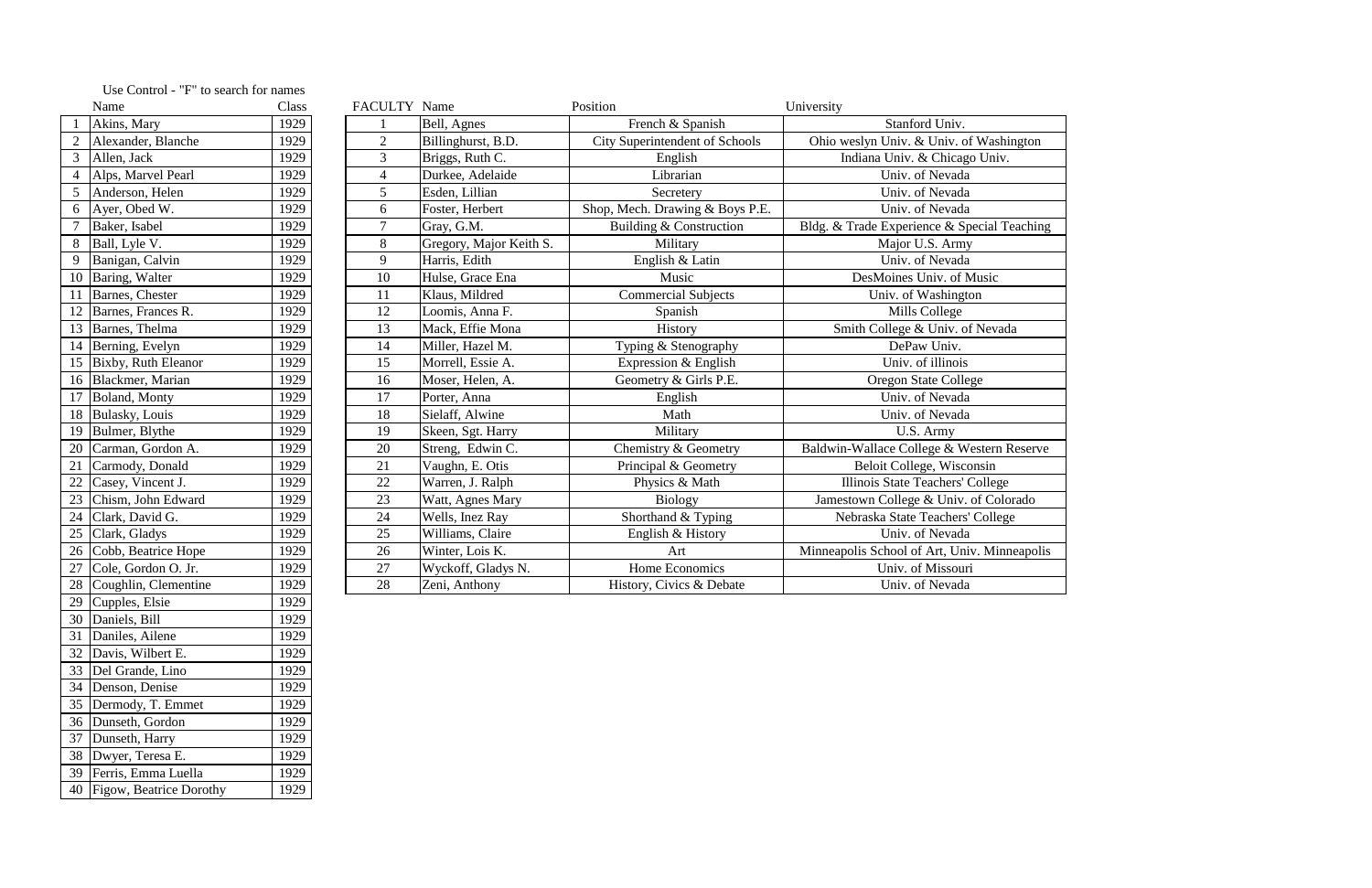| 41 | Fray, Lillian            | 1929 |
|----|--------------------------|------|
| 42 | Galloway, Howard M.      | 1929 |
| 43 | Gardella, Leonora        | 1929 |
| 44 | Gault, Dorothy Albert    | 1929 |
| 45 | Haffey, Eileen           | 1929 |
| 46 | Hansen, Martha           | 1929 |
| 47 | Harris, Lorna Enid       | 1929 |
| 48 | Hayes, Vivian M.         | 1929 |
| 49 | Heehs, Pauline Gertrude  | 1929 |
| 50 | Horschman, Robert Lowell | 1929 |
| 51 | Ingalls, Editha          | 1929 |
| 52 | Jacobs, Alvin Heirsh     | 1929 |
| 53 | Jensen, Maia             | 1929 |
| 54 | Johnson, Millicent       | 1929 |
| 55 | Karrasch, Fred C.        | 1929 |
| 56 | Kearney, Lawrence J.     | 1929 |
| 57 | Kelly, Sadie Virginia    | 1929 |
| 58 | Lam, Howard Wong         | 1929 |
| 59 | Larson, Lepha            | 1929 |
| 60 | Leeper, Ruth             | 1929 |
| 61 | Leonard, Leslie Palmer   | 1929 |
| 62 | Ligon, Kathryn           | 1929 |
| 63 | Lobdell, Gladys Fay      | 1929 |
| 64 | Loomis, Mary Alice       | 1929 |
| 65 | Lund, Eva                | 1929 |
| 66 | Lunsford, Edward Francis | 1929 |
| 67 | Machabee, Delbert        | 1929 |
| 68 | Madsen, Edward Harold    | 1929 |
| 69 | Madsen, Mildred Nevada   | 1929 |
| 70 | Martin, Eileen Marie     | 1929 |
| 71 | Mashburn, Jean C.        | 1929 |
| 72 | Matley, Annie Isabelle   | 1929 |
| 73 | Matley, Marshall R.      | 1929 |
| 74 | May, Margaret Billie     | 1929 |
| 75 | McCormack, Kathryn Mary  | 1929 |
| 76 | McEachin, Frances L.     | 1929 |
| 77 | McNamara, John C.        | 1929 |
| 78 | Meffley, lloyd J.        | 1929 |
| 79 | Merrill, Wilma           | 1929 |
| 80 | Mery, Blanche            | 1929 |
| 81 | Messina, Anthony L.      | 1929 |
| 82 | Miller, Orison F.        | 1929 |